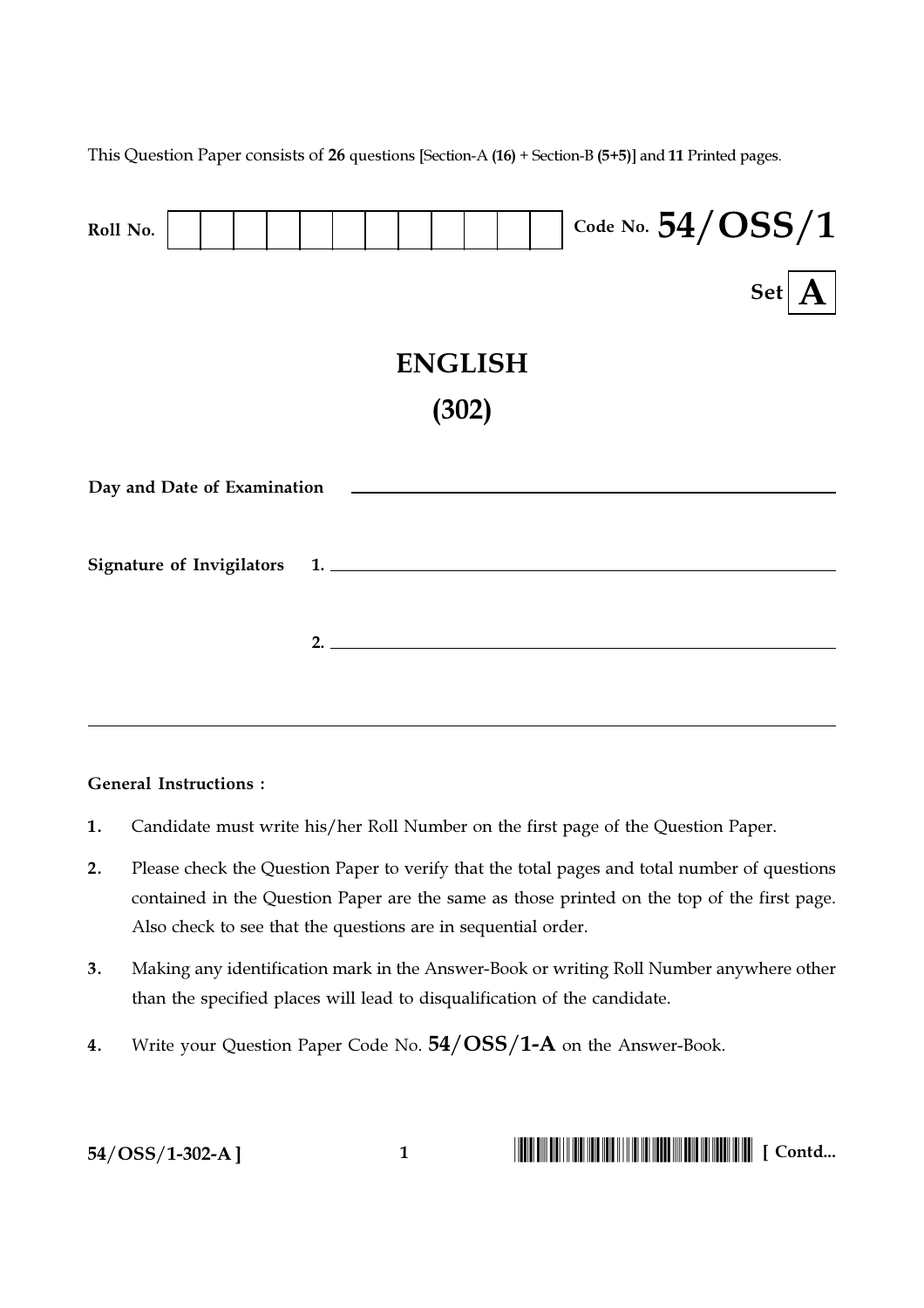# ENGLISH

# (302)

| Time: 3 Hours ] |       | [ Maximum Marks : 100                                                                                                       |
|-----------------|-------|-----------------------------------------------------------------------------------------------------------------------------|
| Note:           | (ii)  | This Question Paper consists of two sections, viz., $'A'$ and $'B'$ .<br>All the questions from Section 'A' are compulsory. |
|                 | (iii) | Section 'B' has two options. Candidates are required to attempt questions from<br>one option only.                          |
|                 | (iv)  | Marks are indicated against each question.                                                                                  |

### SECTION - A

- 1. Read the following extracts carefully and answer the questions that follow :
	- (a) That night when Ramlal consulted his wife, she cried, "Are you crazy ? If girls go to school, who will marry them ?"

But Ramlal had not the courage to disobey the Tahsildar. At last his wife said, "I will tell you what to do. Send Bholi to school. As it is, there is little chance of her getting married, with her ugly face and lack of sense. Let the teachers at school worry about her."

| (i)   | What were Bholi's mother's views on educating girls?                                      |   |
|-------|-------------------------------------------------------------------------------------------|---|
| (ii)  | What does mother's way of solving the problem show about her feelings for<br>Bholi?       | 1 |
| (iii) | Why did mother say, "There is little chance of her getting married"?                      |   |
| (iv)  | Which word in the passage means the same as 'not listen to someone or do<br>as they say'? |   |

#### OR

<sup>54</sup>/OSS/1-302-A ] <sup>2</sup> !54/OSS/1-302-A! [ Contd...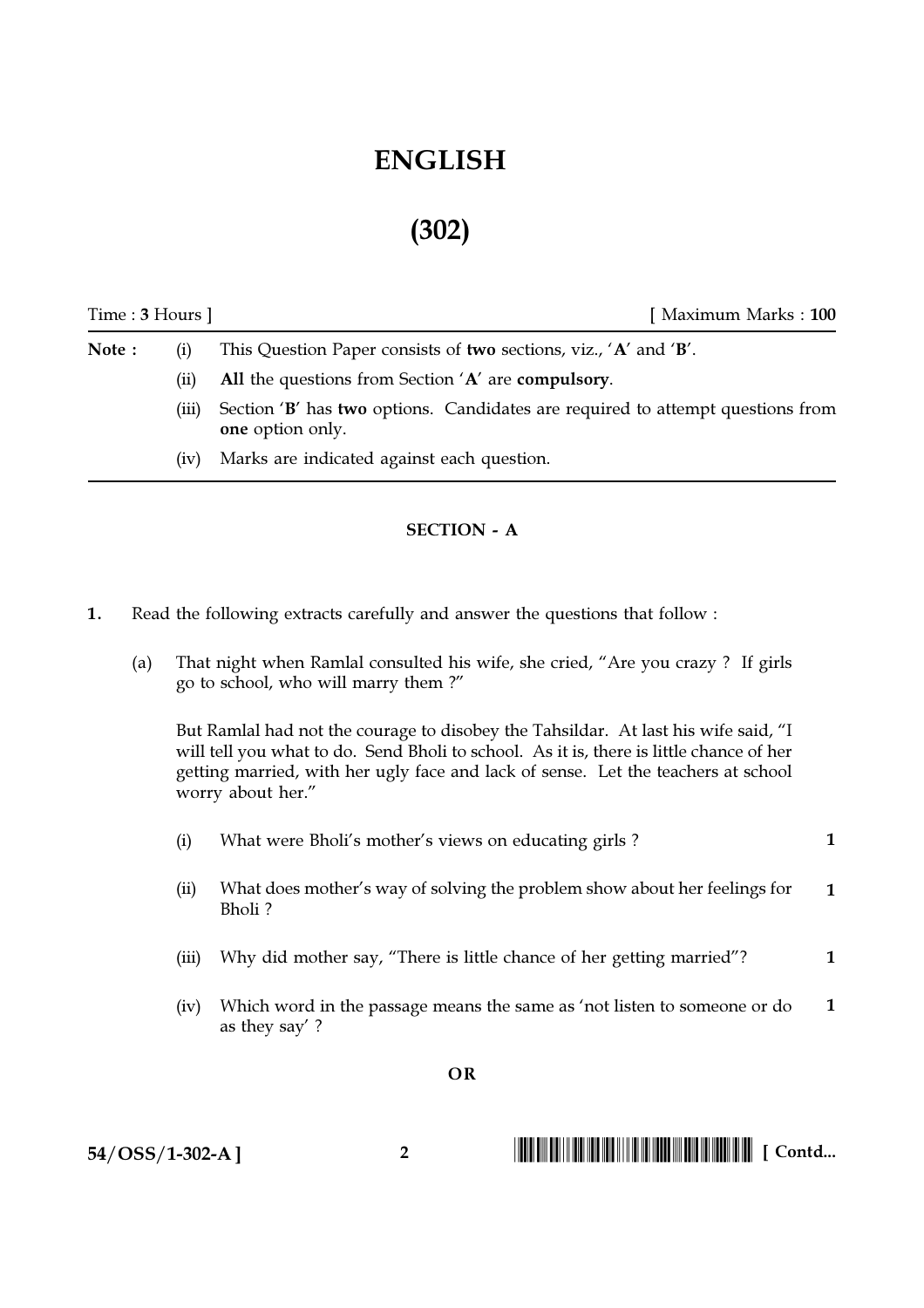Anyway Papa, do you know where I lost that quarter mark that brought about my fall ? It was a fill-in-the blanks. I held that I was invited to tea and my teacher was adamant that he was invited for tea. A matter of grammar. And Papa, if he says George Bush is the President of India, it will have to be so. If he says the sun rises in the west, so be it : and if he says the earth is flat, it will be, it will be, my Papa.

- (i) What does father's concern about his son losing a half mark show about him ? 1
- (ii) How did the narrator lose a quarter mark ? 1
- (iii) What is the narrator's view about his teacher ?
- (iv) Which word in the passage means the same as 'unwilling to give in or listen to another person' ? 1
- (b) As the man leaned over, Doctor Benson caught his first good look at the small, cat like face.

The doctor also noticed the long deep scar on the man's cheek, bright and red looking as though it were of recent origin. He thought of Mrs. Ott Sorly and reached for his watch. His fingers went deep into his pocket before he realized that his watch was not there.

- (i) What impression did the doctor form of the man from his face and scar sitting beside him in his car ? 1
- (ii) Pick out one expression from the passage that shows the doctor was suspicious of Evans. 1
- (iii) Why did the doctor reach for his watch ? 1
- (iv) Which word in the passage means the same as 'deep cut' ?

#### OR

The cutting curved sharply, and in the darkness the black entrance to the tunnel looked up menacingly. The signal-light was out. Baldeo set to work to haul the lamp down by its chain. If the oil had finished, he would have to return to the hut for more. The mail train was due in five minutes. Once more he fumbled for his matches. Then suddenly he stood still and listened. The frightened cry of a barking deer, followed by a crashing sound in the undergrowth, made Baldeo hurry.

| (i)   | Why did the tunnel look dangerous?                                                                                 |   |
|-------|--------------------------------------------------------------------------------------------------------------------|---|
| (ii)  | Why did he start bringing down the lamp?                                                                           |   |
| (iii) | Why did Baldeo have to hurry?                                                                                      |   |
| (iv)  | Which word in the passage means the same as, 'something that makes you<br>think something bad is going to happen'? | 1 |

1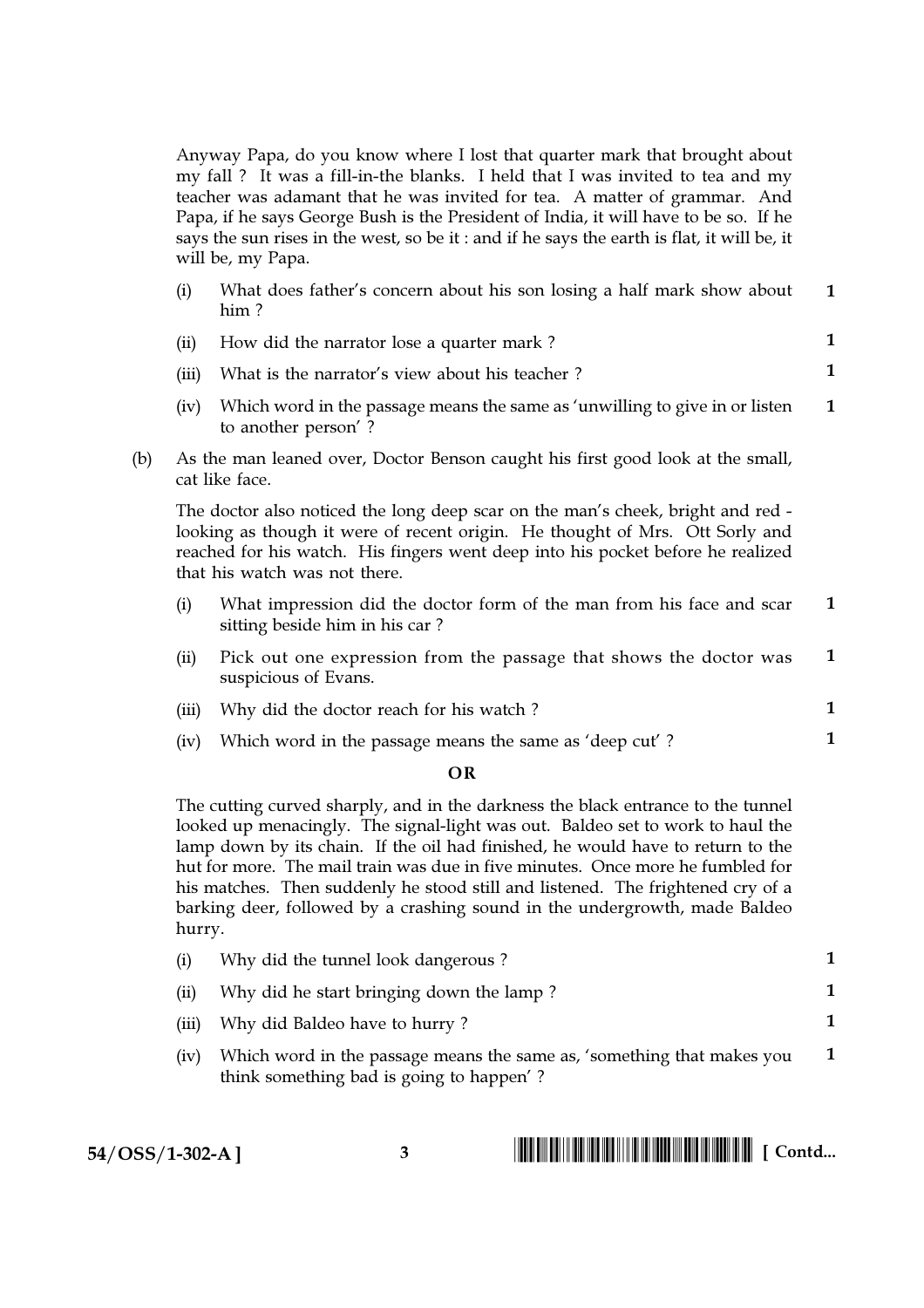- 2. Answer any three of the following in about 30 to 40 words each.
	- (a) Describe two qualities of Gerrard that helped him to outwit the Intruder. (If I Were You)
	- (b) Why was Aradhana sad after she heard aunt Pamela whisper something to her grandmother ? Why do you think she was late in coming to the stage ? (I must Know the Truth)
	- (c) Why is wind energy referred to as the fuel of the future ? What are the advantages of using wind energy ? ( Fuel of the Future)
	- (d) What are the major tasks that Nehru faces as the Prime Minister of India ? What makes his tasks difficult to achieve ? (India-Her Past and Future)
- 3. Answer the following question in 60 words :

How did Gavaskar's uncle save him from living as a fisherman's son ? How was this a turning point in his life ? (My First Steps)

OR

What are the aspects of ancient India that Nehru refers to with pride ? Mention any three. (India-Her Past and Future)

4. Read the following extract and answer the questions that follow :

No time to turn at Beauty's glance

And watch her feet, how they can dance.

No time to wait till her mouth can

Enrich the smile her eyes began.

A poor life this if full of care

We have no time to stand and stare. (Leisure)

(a) Why does the poet say, 'no time to turn at Beauty's glance' ? (b) Who is 'her' in line 2 ? (c) Why does the poet call this life 'poor' ? 2  $\mathcal{P}$ 1

OR

<sup>54</sup>/OSS/1-302-A ] <sup>4</sup> !54/OSS/1-302-A! [ Contd...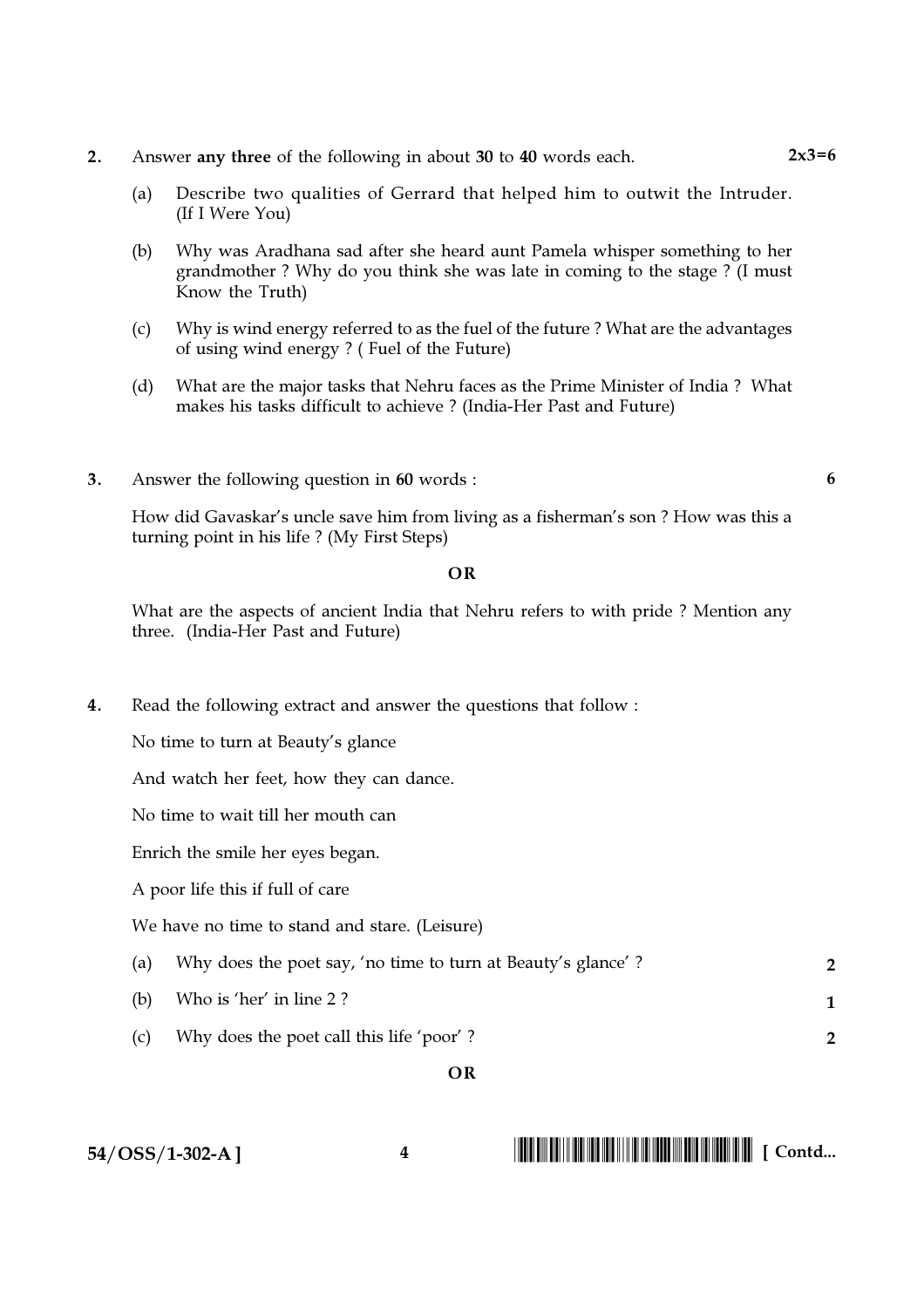I remember the night my mother Was stung by a scorpion. Ten hours Of steady rain had driven him To crawl beneath a sack of rice. Parting with his poison-flash Of diabolic tail in the dark room-He risked the rain again (a) What happened to mother ? How did this happen ? (b) Which word/s in the above lines tell you the scorpion stung mother ?

- (c) Where did the scorpion go after stinging mother ?
- 5. Read the passage given below and answer the questions that follow :

I was one of many children - a short boy with rather undistinguished looks, born to tall and handsome parents. We lived in our ancestral house, which was built in the middle of the 19<sup>th</sup> century. It was a fairly large pucca house, made of limestone and brick, on the Mosque Street in Rameswaram. My austere father used to avoid all inessential comforts and luxuries. However, all necessities were provided for, in terms of food, medicine or clothes. In fact, I would say mine was a very secure childhood, both materially and emotionally.

I normally ate with my mother, sitting on the floor of the kitchen. She would place a banana leaf before me, on which she then ladled rice and aromatic sambhar, a variety of sharp, home-made pickles and a dollop of fresh coconut chutney.

The famous Shiva temple, which made Rameswaram so sacred to pilgrims, was about a ten-minute walk from our house. Our locality was predominantly Muslim, but there were quite a few Hindu families too, living amicably with their Muslim neighbours. There was a very old mosque in our locality where my father would take me for evening prayers. When my father came out of the mosque after the prayers, people of different religions would be sitting outside, waiting for him. Many of them offered bowls of water to my father who would dip his fingertips in them and say a prayer. This water was then carried home for invalids. I also remember people visiting our home to offer thanks after being cured. My father always smiled and asked them to thank Allah, the benevolent and merciful.

- (a) What kind of a person was the narrator's father ? Quote two qualities of character. 2
- (b) What were the narrator's childhood experiences that would have shaped his later life ? 2
- (c) Can you say that there was religious harmony in Rameswaram ? Give 2 points in support of your answer.  $\mathfrak{p}$
- (d) Which words in the passage mean the same as
	- (i) Sweet smelling
	- (ii) In a friendly manner

<sup>54</sup>/OSS/1-302-A ] <sup>5</sup> !54/OSS/1-302-A! [ Contd...

2 2

1

 $1+1$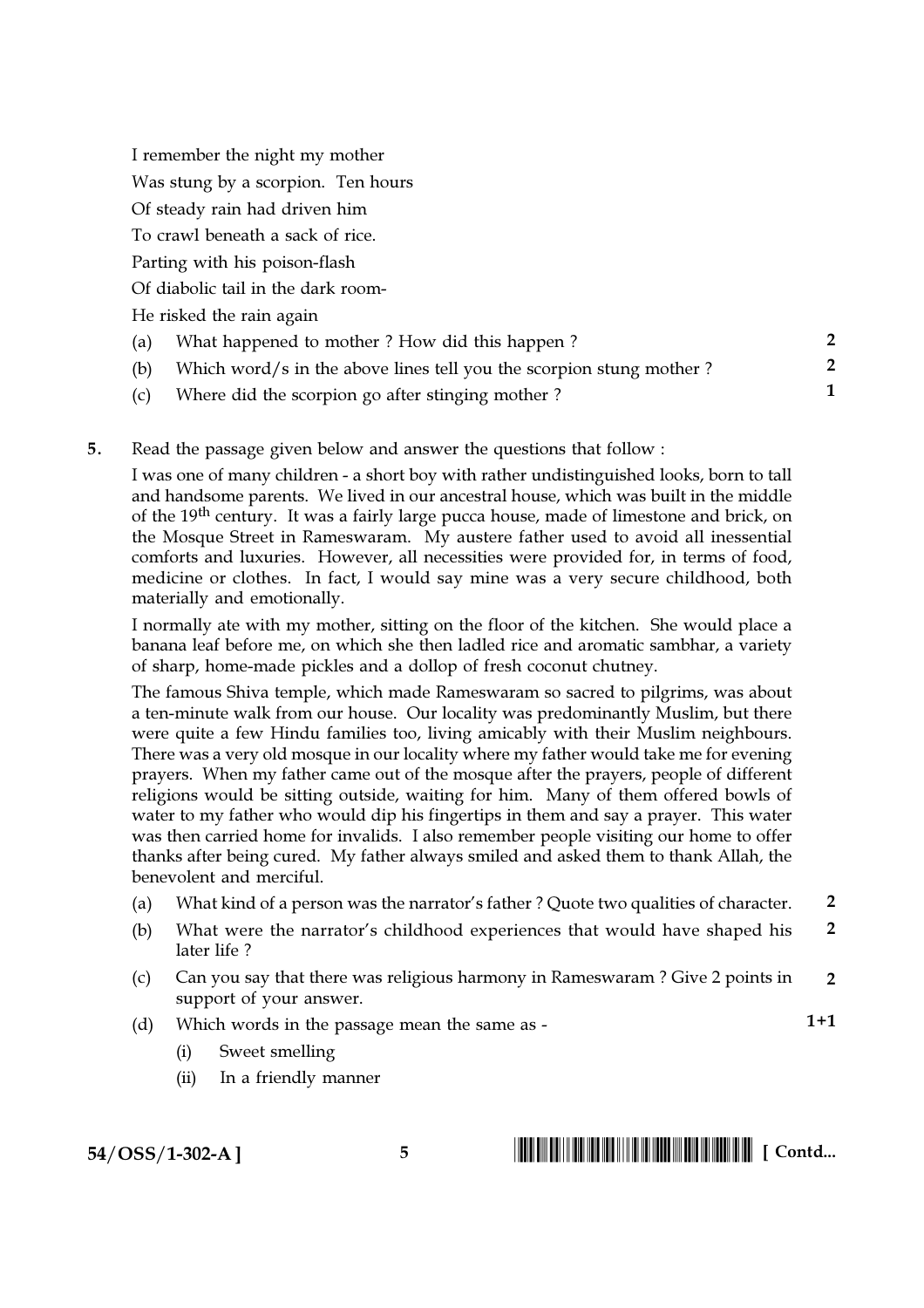6. Read the passage given below and complete the statements that follow :

Good communication requires that you should be a good listener and must also have appropriate body language.

Being a good listener is one of the best ways to be a good communicator. No one likes communicating with someone who only cares about putting in her views, and does not take the time to listen to the other person. It is therefore important to practice being an active listener. Active listening involves paying close attention to what the other person is saying, asking, clarifying questions, and rephrasing what the person says to ensure understanding.

Coming to non-verbal communication - your body language, eye contact, hand gestures, and tone are also very important in a conversation. A relaxed, open stance, and a friendly tone will make you appear approachable, and will encourage others to speak openly with you. Eye contact is also important - looking the person in the eye will demonstrate that you are focused on the person and the conversation.

Remember, however, that you should not stare at the person because this can make him or her uncomfortable.

Remember too to pay attention to other people's non-verbal signals while you are talking. Often, non-verbal signals convey how a person is really feeling. For example, if the person is not looking you in the eye, he or she might be uncomfortable or hiding the truth.

- (a) In good communication it is important to be \_\_\_\_\_\_\_\_\_\_(i) because people do not \_\_\_\_\_\_\_\_(ii) those who only talk and do not listen.
- (b) As far as body language is concerned, people will be encouraged to speak to you if you appear  $\qquad$  (iii). A person may not be  $\qquad$  (iv) if he or she is not looking straight into your eyes.
- 7. Read the passage given below and answer the questions that follow :

The use of cellular phones has spread like wild fire in the last ten years. A good number of people depend on them to carry out daily operations. Unfortunately, many of these daily operations occur while the individual is driving. As a result, many accidents are taking place due to the use of cellular phones while on the road.

This leads one to believe that if people can't concentrate on the road while talking on a cell phone, they shouldn't talk at all while driving. Rather than restricting access, the goal should be to provide safer means of using the cellular phone while driving. Advantages of using cell phones are that accidents get reported to the police rapidly; traffic updates occur more often, and drivers who need to be taken off the road are located quicker and easier.

It is good that today phones are being created by companies which offer a hands-free cell phone so that you can keep both hands on the wheel while driving and talking. Some of these come in the form of headsets and give the user a voice activated sequence, which allows you to talk into the speaker, and the number will instantly be dialled.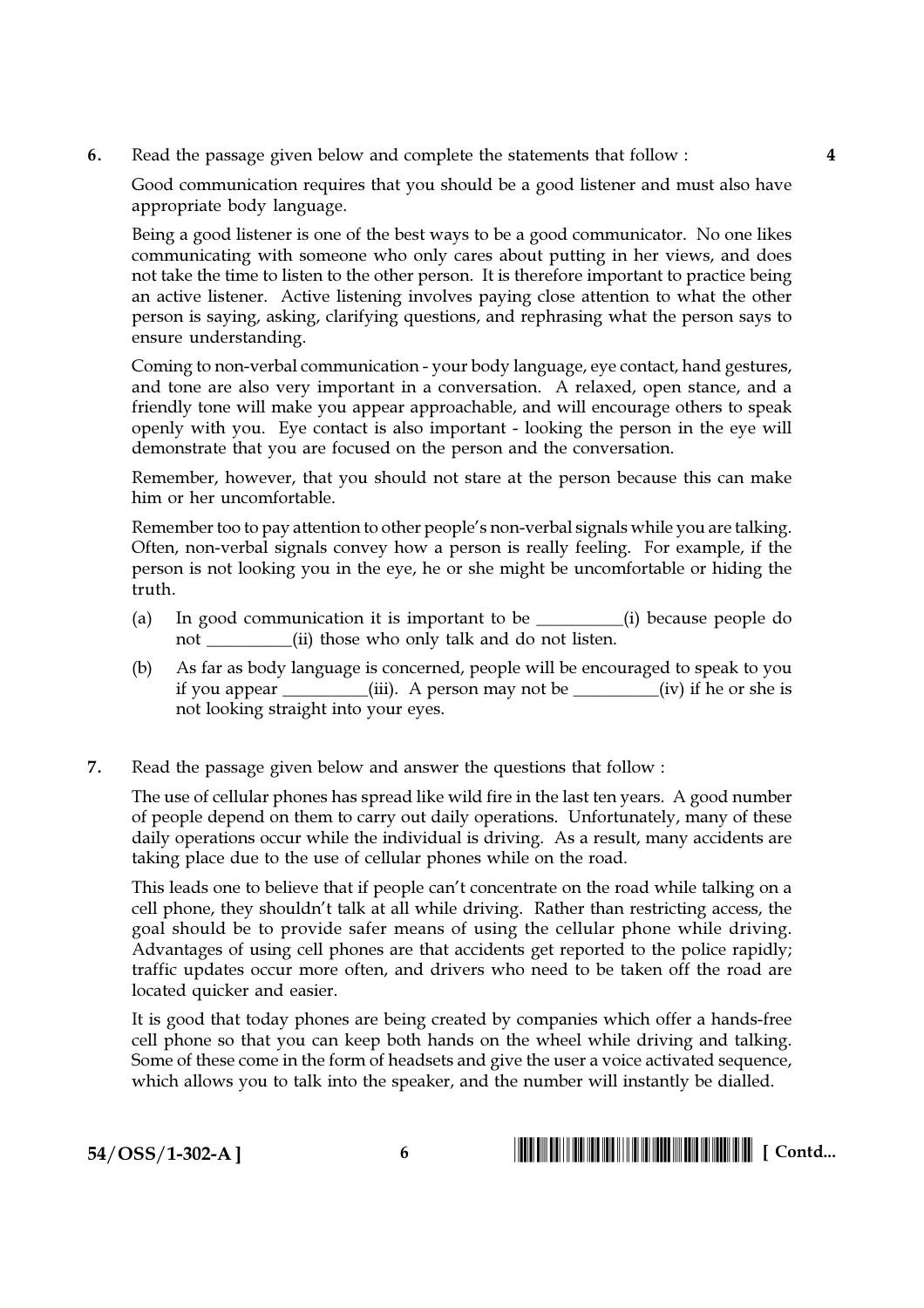| (a) | What are the problems with the use of cell phones?                                                     |                |
|-----|--------------------------------------------------------------------------------------------------------|----------------|
| (b) | Which is better-restricting their use or providing safer ways of using them? Explain<br>with a reason. | $\overline{2}$ |
| (c) | Mention two advantages of the mobile phone.                                                            | $\mathcal{P}$  |
| (d) | How are latest inventions in cell phones useful?                                                       | 2              |
|     |                                                                                                        |                |

8. Read the passage given below and make a summary in about 75 to 80 words :

Once a rich merchant's house was robbed. The merchant suspected that the thief was one of his servants. So he went to Birbal and mentioned the incident. Birbal went to his house and assembled all of his servants and asked that who stole the merchant's things. Everybody denied.

Birbal thought for a moment, then gave a stick of equal length to all the servants of the merchant and said to them that the stick of the real thief will be longer by two inches tomorrow. All the servants should be present here again tomorrow with their sticks.

All the servants went to their homes and gathered again at the same place the next day. Birbal asked them to show him their sticks. One of the servants had his stick shorter by two inches. Birbal said, "This is your thief, merchant."

Later the merchant asked Birbal, "How did you catch him ?" Birbal said, "The thief had already cut his stick short by two inches in the night fearing that his stick will be longer by two inches by morning."

9. Fill in the blanks in the following sentences with appropriate passive forms of the verbs given in the brackets : 3

Anandi wanted to get education and become a nurse. A private tutor  $\qquad \qquad$  (a) (arrange) for her by her parents. Special coaching \_\_\_\_\_\_\_\_\_\_(b) (give) to her by her college teachers after college hours. She \_\_\_\_\_\_\_\_\_\_(c) (encourage) and guided by her Principal too.

10. Fill in the blanks in the following sentences with appropriate forms of the verbs given in the brackets : 4

| I met Sushila in Mumbai in 2010. I had last | $(a)$ (see) her 10 years before. |
|---------------------------------------------|----------------------------------|
| She still<br>_(b) (look) very young. She    | (c) (has) a pretty teenaged      |
| daughter with her who looked very smart. We | $(d)$ (are) happy to see each    |
| other after a long time.                    |                                  |

<sup>54</sup>/OSS/1-302-A ] <sup>7</sup> !54/OSS/1-302-A! [ Contd...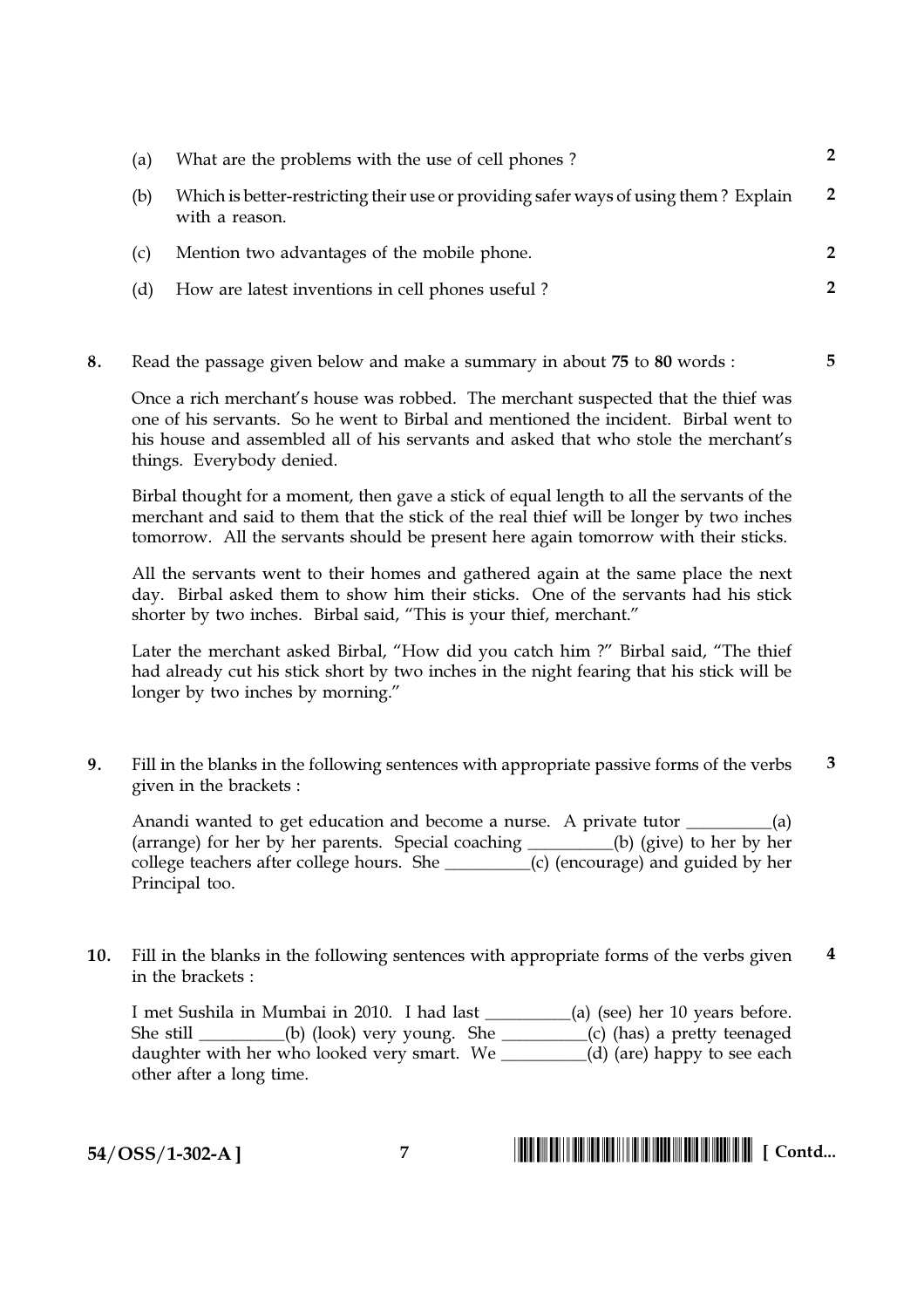- 11. Combine the following pairs of sentences using the connectors given against each pair : 4
	- (a) (i) I was very unhappy.
		- (ii) I did not want to share my feelings with anyone. (but)
	- (b) (i) Sonia is tired and hungry.
		- (ii) She wants to take some rest. (because)
	- (c) (i) The movie is directed by Shyam Gulati.
		- (ii) He is an award winning director. (who)
	- (d) (i) We need to work very fast.
		- (ii) The project has to be completed by the end of this month. (since)
- 12. Report the following conversation in indirect speech.
	- Amita : I don't feel like going to school today.
	- Mother : Why ? Are you alright ?
	- Amita : I'm not feeling too well.
	- Mother : Oh! What happened to you?
- 13. Write a paragraph of about 100 words on any one of the following topics :
	- (a) My experience of applying for a job
	- (b) The advantages and disadvantages of mobile phones
	- (c) The importance of discipline in schools
- 14. Write a letter of complaint to the manager of a showroom in your city from whom you have purchased a new Sony TV for the college. You are Principal of Roopmati College of Arts, Ooty. 5

<sup>54</sup>/OSS/1-302-A ] <sup>8</sup> !54/OSS/1-302-A! [ Contd...

4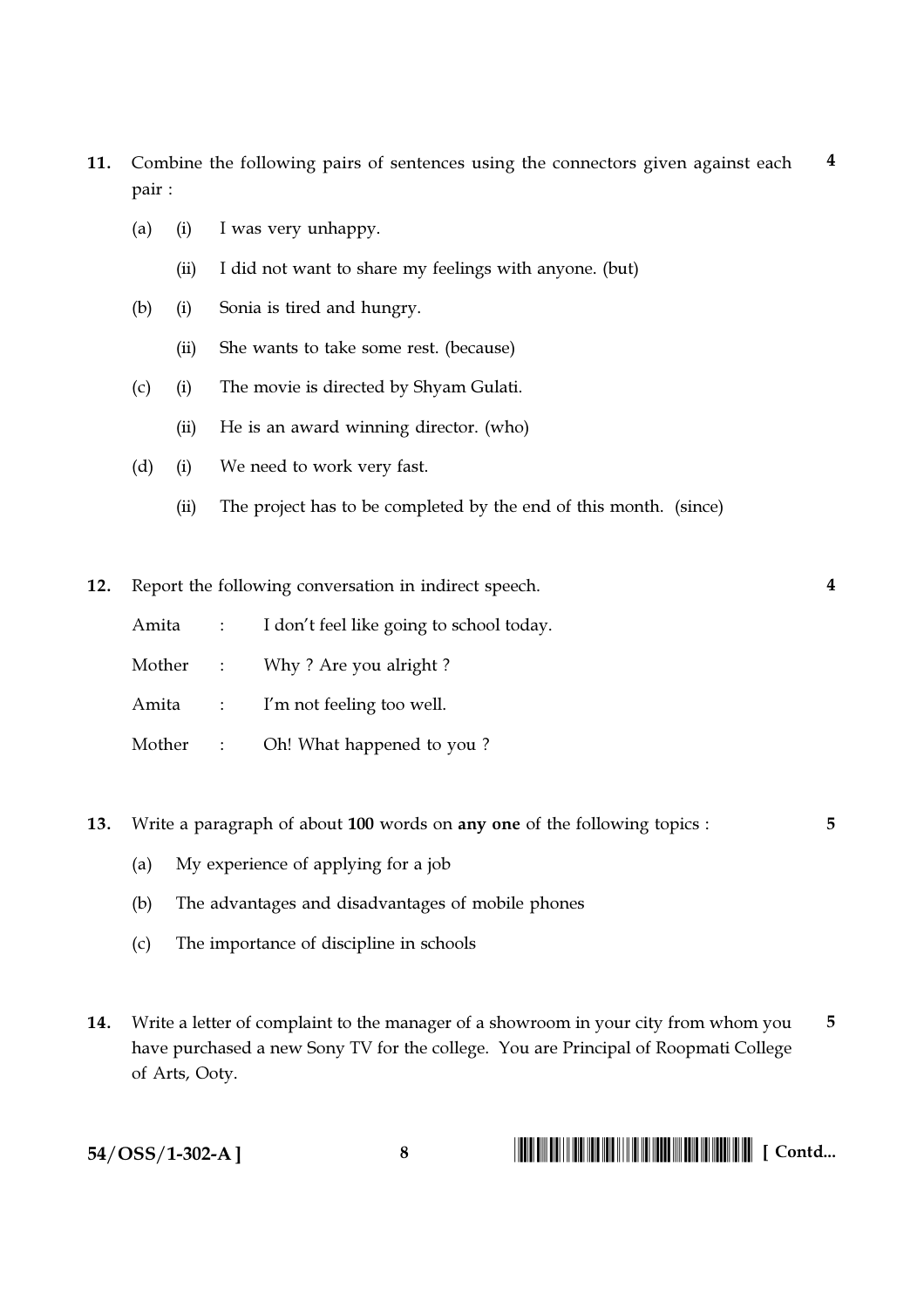15. The following passage has seven mistakes of spelling and other grammatical errors. Spot the errors and provide corrections in your answer book. One has been done as an example. 6

I fell asleep while I was watch TV. My mother came into my room quitely and switched of the TV. My books were lie open. She picked them in carefully, closed them and kept they on my writing table. As she was switching off the lights I wake up.

|                | serial no. error correct form |
|----------------|-------------------------------|
|                | watch watching                |
| $\overline{2}$ |                               |
| $\overline{3}$ |                               |
|                |                               |
| 5              |                               |
| $\overline{6}$ |                               |
|                |                               |

16. Read the passage given below carefully. Make notes in points only, using appropriate headings and sub-headings. Also use recognizable abbreviations. 4

An important part of becoming successful is becoming disciplined. A disciplined person exhibits perseverance, tenacity, self-control and resistance to temptations and distractions.

Discipline allows one to act according to thoughts rather than feelings. A disciplined person lists personal goals and works until those goals are accomplished, despite failures and setbacks. Discipline allows one to sacrifice instant gratification in favour of longterm goals. The discipline to work hard or complete boring tasks allows one to reach goals.

Discipline is necessary to balance work and play. Discipline creates self-confidence and self-esteem, which leads to satisfaction and happiness. Lack of self-discipline can cause failure, health issues, relationship problems and other problems. Using discipline can help one overcome addictions, negative habits, laziness and procrastination. Discipline works best when it is self-imposed rather than externally imposed.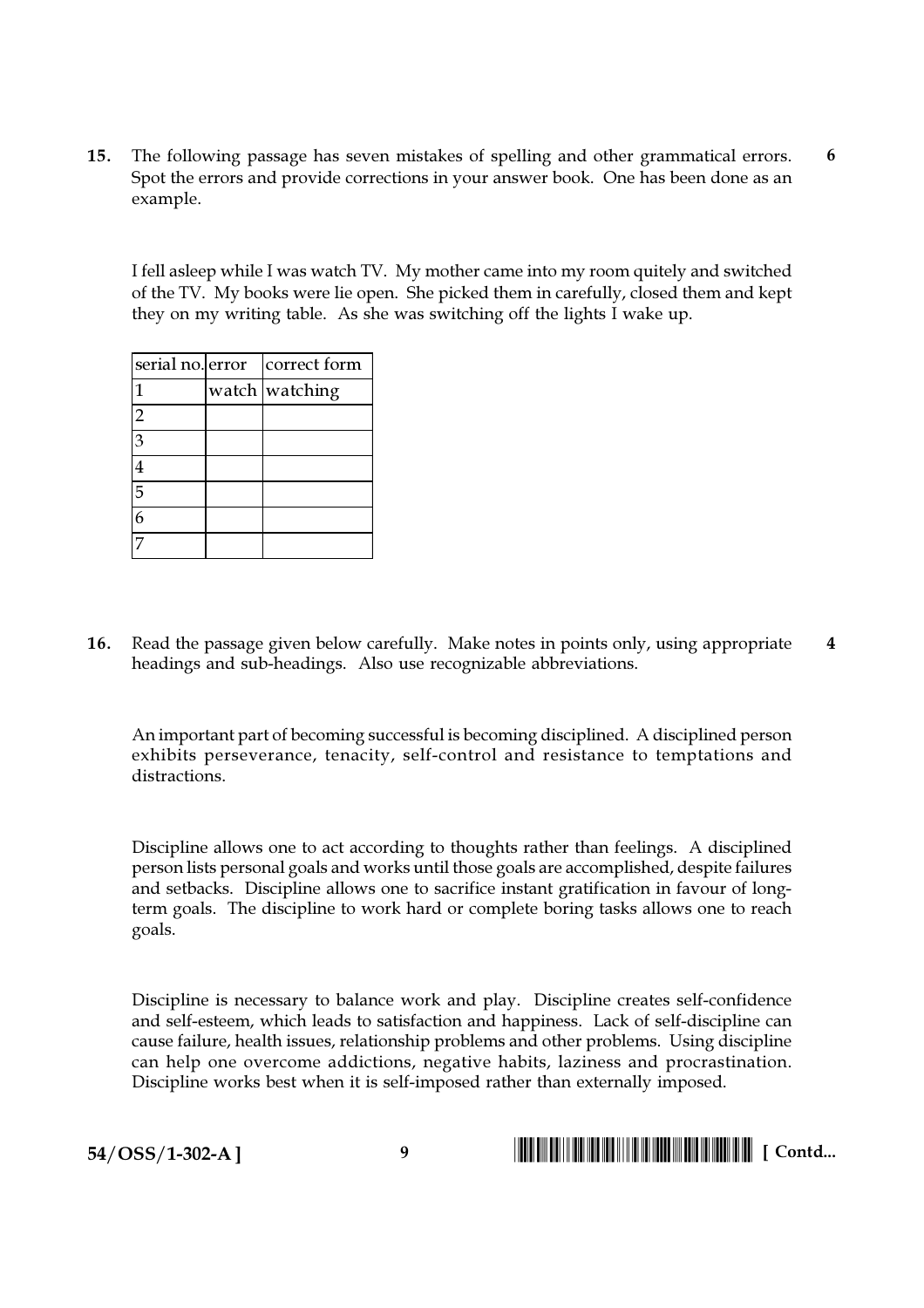#### SECTION - B

- Note : (i) This section has two options.
	- (ii) You must opt for one of the options only.
	- (iii) You must answer all the questions given in the option chosen by you.

#### OPTION - I

#### (E.S.P. FOR RECEPTIONISTS)

- 17. A receptionist must be courteous and have pleasant manners. Highlight four ways in which she shows people who approach her that she has these qualities. 4
- 18. Complete the following statements :
	- (a) In order to take correct decisions or actions according to what she hears, the receptionist has to be a good \_\_\_\_\_\_\_\_\_.
	- (b) A receptionist often has to mention the telephone number and the name of the organisation at the beginning of a call. The figure '0' should be pronounced as \_\_\_\_\_\_\_\_\_\_.
- 19. Receptionists at hotels, reservation and cancellation counters, hospitals, etc. often need exact details on several heads. However, callers may not understand the need to do so. Write about any 4 ways (with examples) in which a receptionist can control the conversation. 4
- 20. A receptionist has to be familiar with a great deal of information. Often she picks them up from leaflets and other print material. List any 4 things that she must keep handy. 2
- 21. Frame requests for the following replies. (do any 3)
	- (a) I'll arrange for a cab for you right away. Please give me a minute.
	- (b) Sure. I'll give you the number of ABN Airlines.
	- (c) The check-in time is 12 noon.
	- (d) I'll check whether Mr. Shiv Khera has checked in. Just give me a moment.

<sup>54</sup>/OSS/1-302-A ] <sup>10</sup> !54/OSS/1-302-A! [ Contd...

2